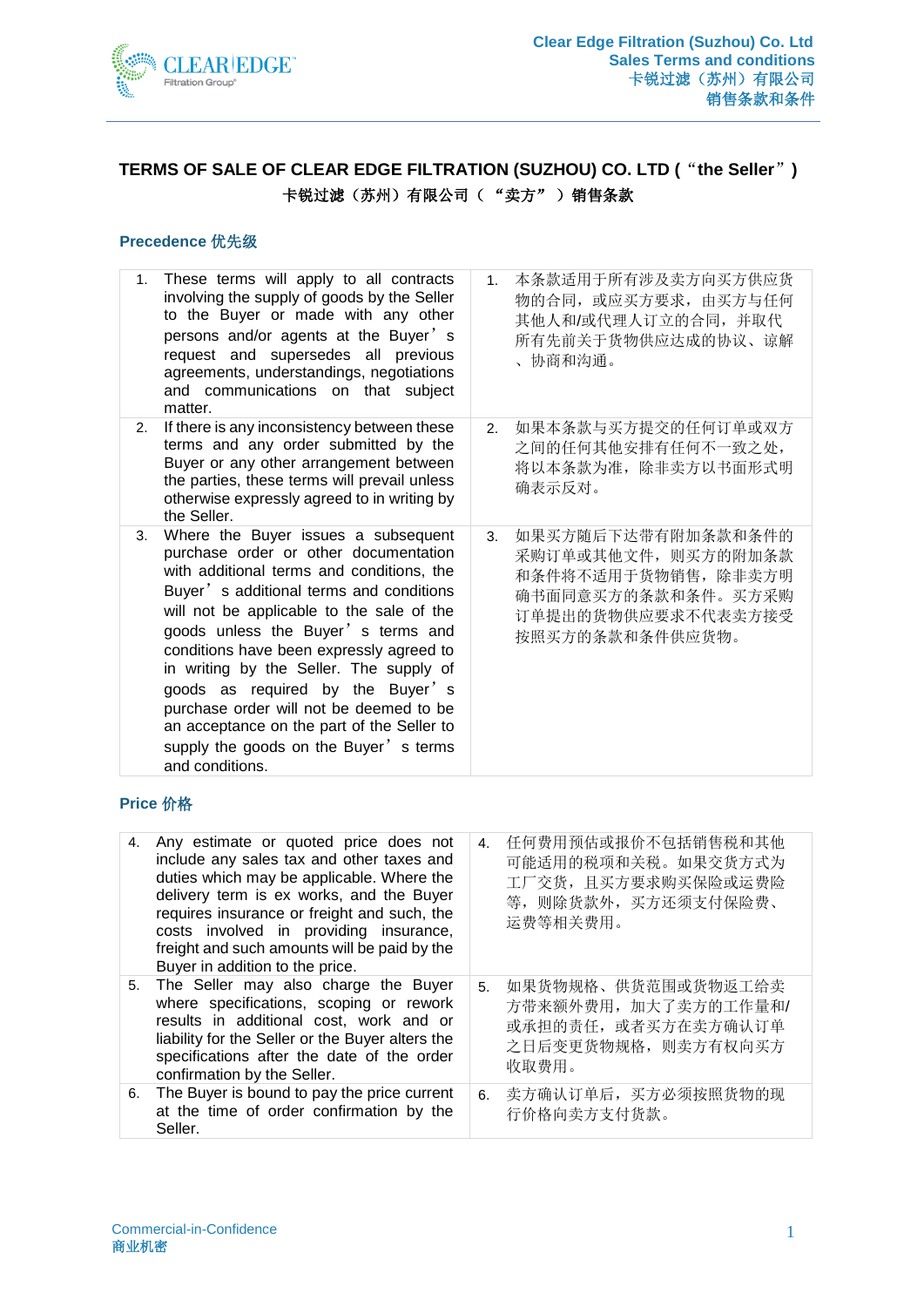

# **Payment** 付款

|    | 7. Making payment of invoices on time is<br>required to supply the goods to the Buyer.                                                                                                                                                                                                               | 7 <sub>1</sub> | 卖方向买方供应货物的前提条件是买方按<br>时支付发票价格。                                                                           |
|----|------------------------------------------------------------------------------------------------------------------------------------------------------------------------------------------------------------------------------------------------------------------------------------------------------|----------------|----------------------------------------------------------------------------------------------------------|
| 8. | Where goods are supplied by the Seller on<br>credit and no alternative payment terms<br>have been agreed to by the Seller in writing,<br>payment is due in full 30 calendar days from<br>date of invoice. If an Event of Default occurs<br>(as defined in clause 33), payment is due<br>immediately. | 8.             | 如果货物是由卖方以赊销方式供应给买方<br>, 并且卖方没有书面同意其他付款条件,<br>则买方须自发票开出之日起30个日历天内<br>付款。如果发生违约事件(其定义参见第<br>33条), 买方须立即付款。 |
|    | 9. The Buyer may not withhold payment or<br>make any deductions from any amount<br>owing without the Seller's prior written<br>consent.                                                                                                                                                              | 9.             | 未经卖方事先书面同意, 买方不得扣留货<br>款或用欠款抵扣货款。                                                                        |

# **Delivery** 交货

| 10. Delivery will be as per the delivery terms as<br>confirmed<br>by<br>the<br>Seller's<br>order<br>confirmation.                                                                                                                                                                                                | 10. 交货将按照卖方订单确认书所确认的交货<br>条款进行。                                                                               |
|------------------------------------------------------------------------------------------------------------------------------------------------------------------------------------------------------------------------------------------------------------------------------------------------------------------|---------------------------------------------------------------------------------------------------------------|
| 11. The Buyer shall inspect the goods forthwith<br>on delivery. No claim for short or wrongful<br>delivery, non-conformity with specification<br>or other breach of contract will be valid or<br>entertained by the Seller unless received in<br>writing by the Seller within 14 days after<br>date of delivery. | 11. 买方应在交货时立即检验货物。卖方只有<br>在交货日期后14天内收到买方提交的书面<br>索赔,才会受理买方因卖方交货不足、交<br>货出错、货物不符合规格或其它违约行为<br>而提出的索赔, 逾期将不再受理。 |
| 12. No goods shall be returned without the<br>express written approval of the Seller.<br>Goods specially made to the Buyer's<br>specific requirements are not returnable.<br>Where the Seller authorises the return of<br>any goods, any freight or carriage costs<br>shall be for the account of the Buyer.     | 12. 未经卖方明确书面批准, 买方不得退货。<br>按买方特定的要求定制的货物不可退货。<br>如果卖方授权退货, 则产生的任何货运费<br>用将由买方承担。                              |
| 13. The Seller may deliver the goods by<br>instalments where practical.                                                                                                                                                                                                                                          | 13. 在可行的情况下, 卖方可以分批交货。                                                                                        |
| 14. Any time stated for delivery of the goods is<br>a reasonable estimate only. The Seller is<br>not liable for any delay in delivery or non-<br>delivery of the goods caused by any factor<br>beyond the Seller' s reasonable control.                                                                          | 14. 采购订单中规定的交货时间只是一个合理<br>的预估时间。卖方对因超出其合理控制范<br>围的任何因素造成的交货延迟或未交货不<br>承担任何责任。                                 |
| 15. If the Seller fails to deliver the goods or<br>makes defective delivery of part of the<br>goods, the Buyer is not entitled to cancel the<br>contract but will provide the Seller with 14<br>days' notice to rectify the delivery or<br>defective workmanship.                                                | 15. 如果卖方未能交付货物或部分货物交付有<br>缺陷, 则买方无权取消合同, 但可以提前<br>14天通知卖方交货, 或者由卖方纠正有缺<br>陷的工艺。                               |
| 16. Any time stated for delivery of the goods is<br>a reasonable estimate only. The Seller is<br>not liable for any delay in delivery or non-<br>delivery of the goods caused by any factor<br>beyond the Seller' s reasonable control.                                                                          | 16. 采购订单中规定的交货时间只是一个合理<br>的预估时间。卖方对因超出其合理控制范<br>围的任何因素造成的交货延迟或未交货不<br>承担任何责任。                                 |
| 17. In addition to the Buyer's obligation to<br>accept delivery of and pay for the quantity<br>of goods ordered, the Seller may also in its                                                                                                                                                                      | 17. 除买方有义务接受交货并支付订购货物的<br>货款外, 卖方也可酌情要求买方允许订购                                                                 |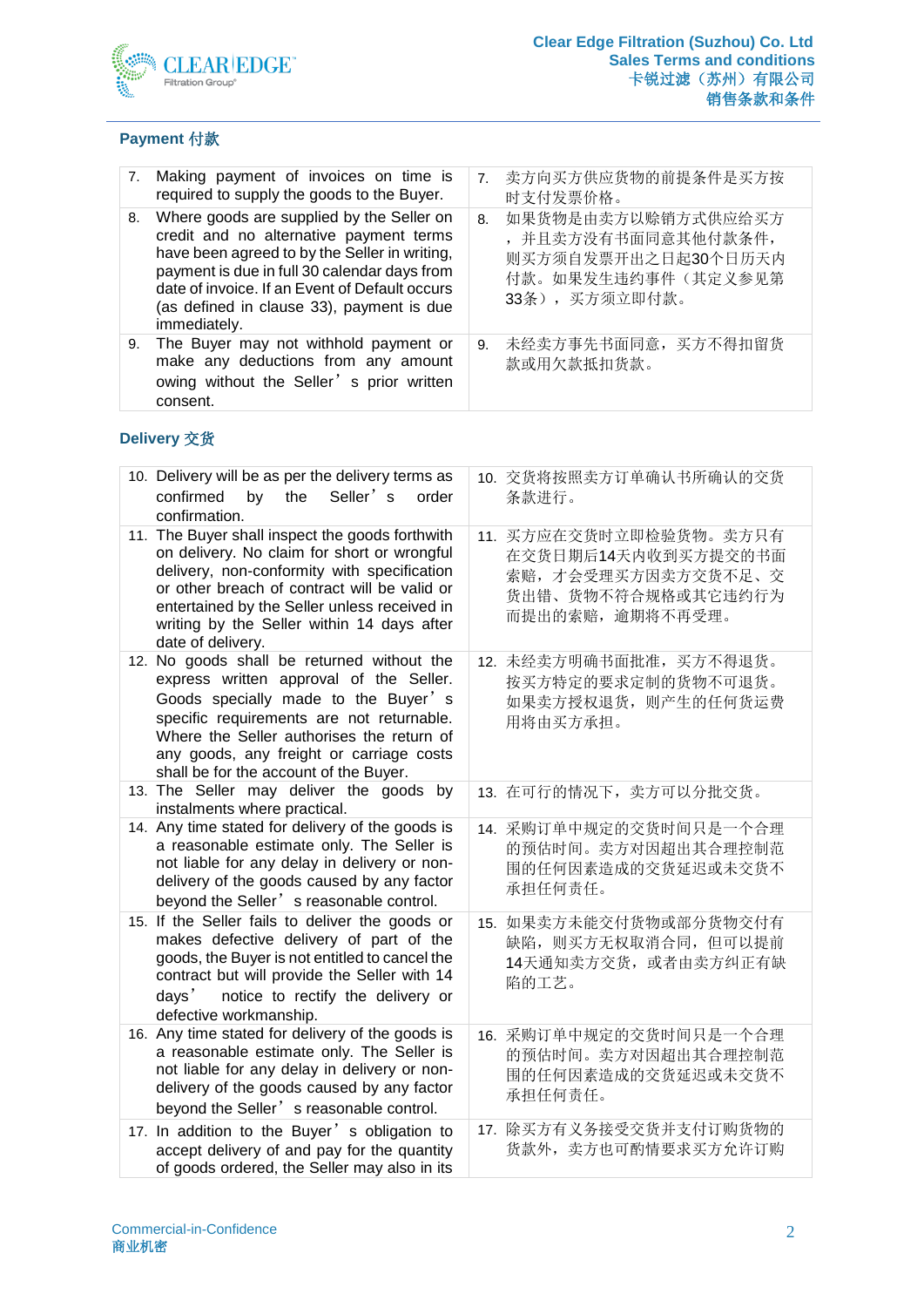

| discretion require the Buyer to accept<br>delivery of and pay for +/- 10% of the<br>quantity of rolled goods ordered and<br>delivered.                                                                  | 和交付的成卷货物数量误差在±10%以内,<br>并支付货款。                                |
|---------------------------------------------------------------------------------------------------------------------------------------------------------------------------------------------------------|---------------------------------------------------------------|
| 18. If the Buyer refuses to accept delivery of<br>any of the goods, the Seller may charge the<br>Buyer for any additional costs incurred as a<br>result, including storage and transportation<br>costs. | 18. 如果买方拒绝接受货物, 卖方可以向买方<br>收取因买方拒绝接受货物而产生的额外费<br>用,包括仓储和运输费用。 |

### **Risk** 风险

| 19. The risk of any loss, damage to or<br>deterioration of the goods passes to the<br>Buyer upon delivery as per the delivery<br>terms set out on the Seller's order<br>confirmation. | 19. 根据卖方订单确认书中规定的交货条件,<br>货物灭失、损坏或变质的风险在交货时将<br>转移给买方。   |
|---------------------------------------------------------------------------------------------------------------------------------------------------------------------------------------|----------------------------------------------------------|
| 20. The Buyer will insure the goods for their full<br>replacement value for the benefit of the<br>Seller until ownership of the goods has<br>passed to the Buyer.                     | 20. 买方将出于卖方利益考虑为货物的全部重<br>置价值投保, 直到货物所有权转移给买方<br>$\circ$ |

#### **Ownership** 所有权

| 21. Ownership of the goods remains with the<br>Seller and does not pass to the Buyer until<br>the Buyer pays the full amount owing for the<br>goods and any other moneys owing by the<br>Buyer to the Seller. |             | 21. 在买方支付货物的全部欠款和买方欠卖方<br>的任何其他款项之前, 货物的所有权仍然<br>属于卖方, 不会转移给买方。                                                                                                                                                                                                                                                                                   |      |                                                                                                                                                  |
|---------------------------------------------------------------------------------------------------------------------------------------------------------------------------------------------------------------|-------------|---------------------------------------------------------------------------------------------------------------------------------------------------------------------------------------------------------------------------------------------------------------------------------------------------------------------------------------------------|------|--------------------------------------------------------------------------------------------------------------------------------------------------|
|                                                                                                                                                                                                               | the Seller: | 22. While ownership of the goods remains with                                                                                                                                                                                                                                                                                                     |      | 22. 虽然货物的所有权仍然属于卖方, 但:                                                                                                                           |
|                                                                                                                                                                                                               | 22.1        | The Buyer must store the goods in<br>accordance with the Seller storage<br>specifications,<br>original<br>in<br>its<br>packaging, away<br>from<br>direct<br>sunlight, properly segregated and<br>stored in-doors and clearly identify<br>them as belonging to the Seller.                                                                         | 22.1 | 买方必须按照卖方的储存规范将<br>货物储存在其原始包装中, 远离<br>阳光直射, 适当隔离并存放在室<br>内,并清楚地将货物标识为"归<br>卖方所有"。                                                                 |
|                                                                                                                                                                                                               | 22.2        | The Seller authorises the Buyer in<br>the ordinary course of business to<br>use the goods or to sell them but<br>only where the Buyer is an<br>approved Seller' s agent. This<br>authority is revoked from the time<br>that an Event of Default occurs or<br>the Seller notifies the Buyer in<br>writing that this<br>authority<br>is<br>revoked. | 22.2 | 卖方授权买方在正常业务过程中<br>使用货物或出售货物, 但仅限于<br>买方是经认可的卖方代理人的情<br>况。该授权自买方出现违约或卖<br>方书面通知买方该授权被撤销之<br>时起撤销。                                                 |
|                                                                                                                                                                                                               | 22.3        | If the Buyer has not paid in full for<br>any goods by the due date, the<br>Seller or its agents may enter the<br>premises where any goods are<br>stored and remove them. The<br>Seller shall not be responsible for<br>any damage caused in entering<br>and removing the goods. The<br>Buyer is liable for all costs incurred                     | 22.3 | 如果买方在到期付款日之前没有<br>全 额支付货款, 则卖方或其代理<br>人可以进入存放货物的场所并将<br>货物移走。卖方对货物进出储存<br>区域时造成的任何损坏概不负责<br>。买方须负责卖方在装卸货物时<br>发生的所有费用。在实际可行的<br>情况下, 卖方可以转售货物, 并 |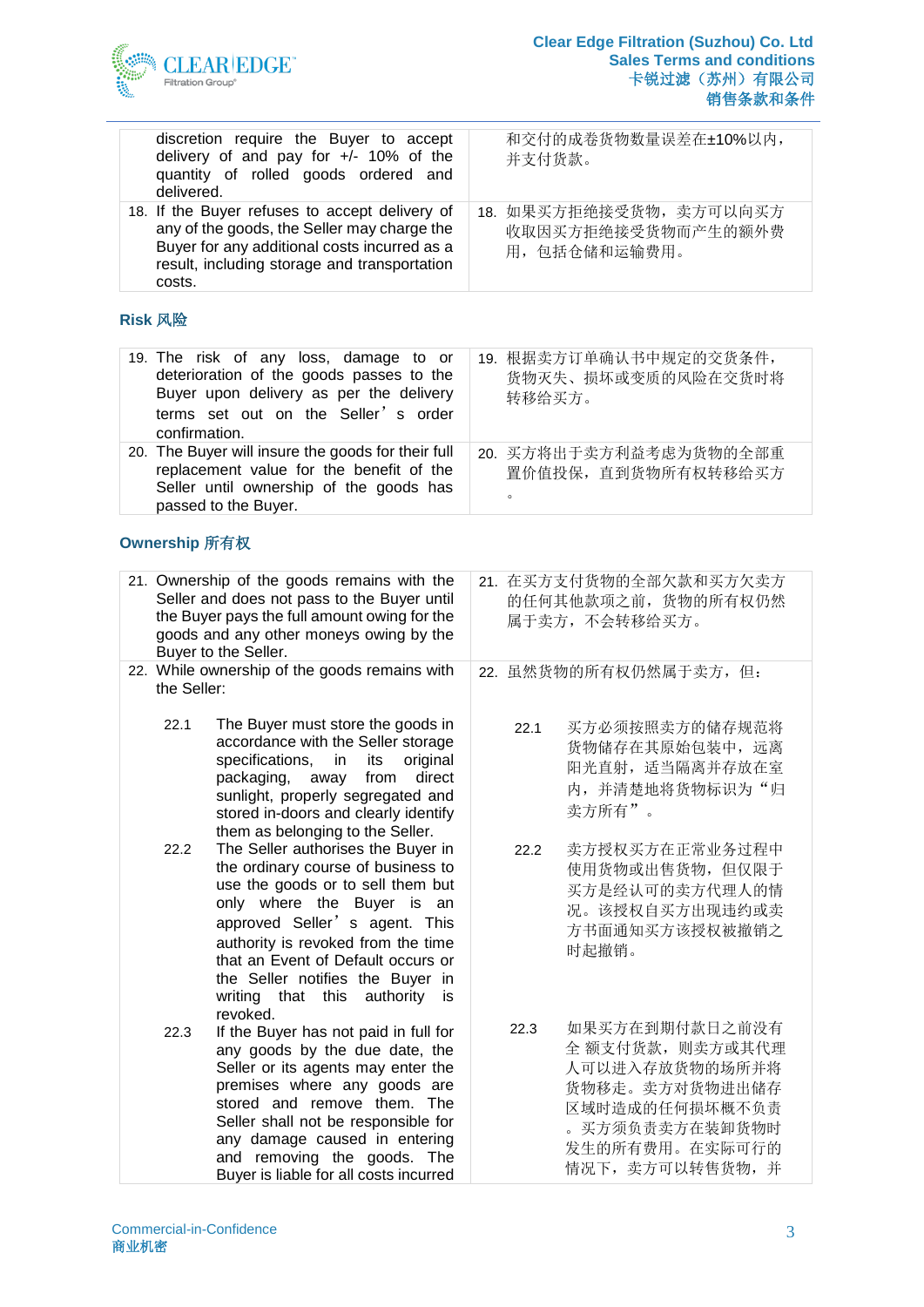

| by the Seller in entering and<br>removing the goods. The Seller<br>may resell, where practical, any of<br>the goods and apply the proceeds<br>in reduction of the debt owed by<br>the Buyer to the Seller.                                                                                                                                                                                                                                                                                                             | 将所得款项用于抵扣买方欠卖方<br>的债务。                                                                                                                               |
|------------------------------------------------------------------------------------------------------------------------------------------------------------------------------------------------------------------------------------------------------------------------------------------------------------------------------------------------------------------------------------------------------------------------------------------------------------------------------------------------------------------------|------------------------------------------------------------------------------------------------------------------------------------------------------|
| 23. If the Buyer resells or uses the goods before<br>ownership of the goods has passed to the<br>Buyer, the proceeds of such sale or use<br>shall be received and held by the Buyer in<br>trust for the Seller in such portion of the<br>proceeds that does not exceed the<br>Buyer's indebtedness to the Seller. The<br>Seller may at any time by notice in writing<br>require the Buyer to pay to the Seller the<br>proceeds of the sale or of the use of the<br>goods already received and/or used by the<br>Buyer. | 23. 如果买方在货物所有权转移给买方之前转<br>售或使用货物, 则出售或使用货物的收益<br>应由买方为卖方代为收取和持有, 但该收<br>益不得超过买方欠卖方的款项。卖方可以<br>在任何时候向买方发出书面通知, 要求买<br>方支付销售或使用买方已收到和/或使用的<br>货物所得的收益。 |
| 24. The Seller reserves the right to audit the<br>Buyer's records to determine that all<br>payments received and made has been<br>done in a correct and timely manner.                                                                                                                                                                                                                                                                                                                                                 | 24. 卖方保留审核买方记录的权利, 以确认买<br>方出售或使用货物所得的收益是否按照规<br>定及时支付给卖方。                                                                                           |

# **Warranty** 保修

| 25. Subject to compliance by the Buyer to the<br>Seller's Storage Specifications,<br>the<br>maximum defects correction period will be<br>twelve (12) month' s from the date of<br>delivery of the goods in accordance with the<br>delivery terms as set out in the Seller's<br>order confirmation.                                                                                                                                                                            | 25. 根据卖方订单确认书中所列的交货条件,<br>在买方遵守卖方储存规范的前提下, 货物<br>的最长缺陷纠正期为自货物交付之日起十<br>二(12)个月。                                                                     |
|-------------------------------------------------------------------------------------------------------------------------------------------------------------------------------------------------------------------------------------------------------------------------------------------------------------------------------------------------------------------------------------------------------------------------------------------------------------------------------|-----------------------------------------------------------------------------------------------------------------------------------------------------|
| 26. For purposes of these terms, "defect" or<br>"defective" means any defective aspect<br>of the goods not in accordance with these<br>terms, or any damage, deficiency, fault in<br>workmanship of the goods directly caused<br>by the Seller. Defective does not mean<br>inadequacy in design, performance or any<br>intended purpose not agreed to expressly in<br>writing by the Seller or failure by the Buyer<br>to comply with the Seller's Storage<br>Specifications. | 26. 就本条款而言,"缺陷"或"有缺陷"是<br>指货物出现不符合本条款规定的瑕疵, 或<br>由卖方直接造成的货物损坏、缺陷、工艺<br>缺陷。有缺陷并不意味着货物在设计、性<br>能方面或卖方未以书面形式明确同意的任<br>何预期用途方面存在不足, 或买方未能遵<br>守卖方的储存规范。 |
| 27. Save as set out in this clause, and in any<br>written warranty provided by the Seller to<br>the Buyer, the Seller gives no warranty in<br>respect of the goods to which these terms<br>apply and all conditions and warranties<br>expressed or implied by statute, common<br>law, equity, trade custom or usage or<br>otherwise are explicitly excluded to the<br>maximum extent that such exclusion is<br>permitted by law.                                              | 27. 除本条款中规定的以及卖方向买方提供的<br>任何书面保证外, 卖方不对适用本条款的<br>货物提供任何保证,并且在遵守法律的前<br>提下, 将法规、普通法、衡平法、贸易习<br>惯或惯例或其他方式明示或默示的所有条<br>件和保证明确排除在外。                     |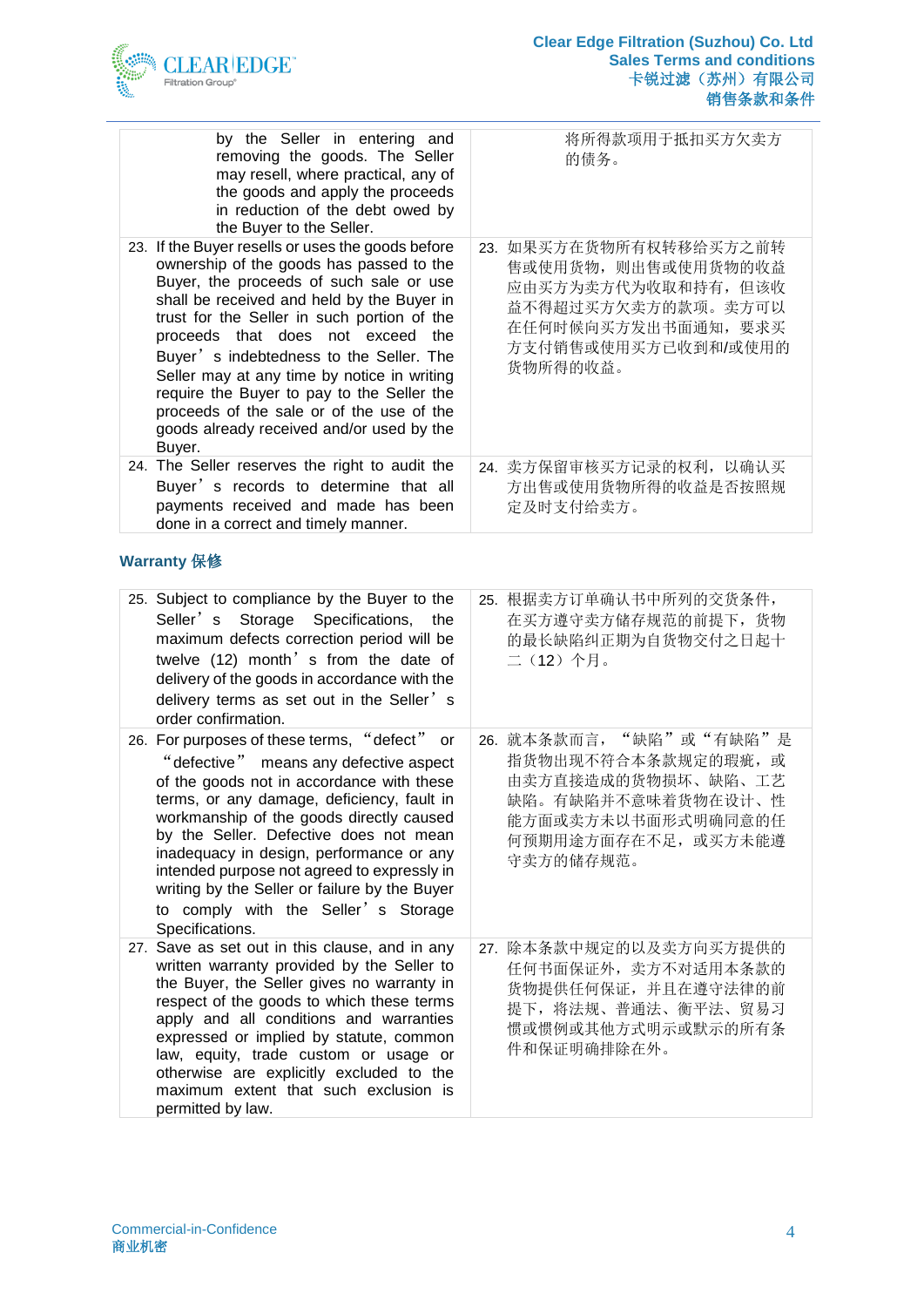

#### **No Representations** 无陈述

| 28. The Seller, to the fullest extent permitted by<br>law, accepts no liability for any claim by the<br>Buyer or by any other person including any<br>claim relating to or arising from any<br>conditions, warranties or representations as<br>to fitness or suitability for any purpose,<br>merchantability or otherwise whether<br>express or implied by law, trade custom or<br>made by any agent or representative which<br>are not expressly confirmed by the Seller in<br>writing. The Buyer agrees to indemnify the<br>Seller against any claim by any other person<br>against the Seller. | 28. 在遵守法律的前提下, 未经卖方书面明确<br>确认, 卖方对买方或任何其他人提出的索<br>赔,包括与适用于任何目的、适销性或法<br>律、贸易惯例或任何代理或代表明示或默<br>示的其他方面的任何条件、保证或陈述有<br>关或由此产生的任何索赔不承担任何责任<br>。买方同意保护卖方免受任何其他人针对<br>卖方提出的任何索赔。 |
|---------------------------------------------------------------------------------------------------------------------------------------------------------------------------------------------------------------------------------------------------------------------------------------------------------------------------------------------------------------------------------------------------------------------------------------------------------------------------------------------------------------------------------------------------------------------------------------------------|----------------------------------------------------------------------------------------------------------------------------------------------------------------------------|
| 29. No statement description information or<br>warranty condition or recommendation<br>contained in any catalogue price list,<br>advertisements or communication or made<br>verbally by any of the agents or employees<br>of the Seller shall be construed to enlarge<br>vary or over-ride in any way, any of these<br>conditions.                                                                                                                                                                                                                                                                | 29. 任何目录、价格表、广告或通讯中所包含<br>的声明、说明、信息或保证条件或建议,<br>或由卖方的任何代理人或雇员口头作出的<br>声明、说明、信息或保证条件或建议,均<br>不得解释为以任何方式扩大、变更或取代<br>本条件中的任何一项条款。                                             |
| 30. Nothing in these terms is intended to have<br>the effect of contracting out of the provisions<br>of any fair trading legislation or consumer<br>guarantees legislation except to<br>maximum extent permitted<br>by those<br>legislations and these terms are to be<br>modified to the extent necessary to give<br>effect to that intention.                                                                                                                                                                                                                                                   | 30. 本条款中的任何内容都无意将任何公平交<br>易立法或消费者保障立法的条款排除在外<br>,除非获得公平交易立法或消费者保障立<br>the<br>法的允许, 本条款应在必要的范围内加以<br>修改以实现上述意图。                                                             |

#### **Intellectual Property** 知识产权

| 31. The Buyer warrants that the use by the<br>Seller of any designs or instructions<br>supplied by the Buyer will not infringe the<br>patents, trademarks, designs or copyright of<br>any other person and the Buyer agrees to<br>indemnify the Seller against any claim<br>relating to or arising from the infringement<br>of any such intellectual property of any other<br>person. | 买方保证, 卖方使用买方提供的任何设计<br>31.<br>或说明不会侵犯第三方的专利、商标、设<br>计或版权,并且买方同意赔偿卖方因侵犯<br>第三方的任何该等知识产权而引起的任何<br>索赔。 |
|---------------------------------------------------------------------------------------------------------------------------------------------------------------------------------------------------------------------------------------------------------------------------------------------------------------------------------------------------------------------------------------|-----------------------------------------------------------------------------------------------------|
| 32. The Buyer shall indemnify the Seller against<br>all costs claims and damages incurred or<br>threatened arising out of any alleged<br>infringement of patents, trademarks or<br>copyright occasioned by the manufacture or<br>sale of the goods made to the specifications<br>or special requirements of the Buyer.                                                                | 买方应赔偿卖方因制造或销售按买方规格<br>32.<br>或特殊要求制造的货物涉嫌侵犯专利、商<br>标或版权而招致或可能招致的一切费用、<br>索赔和损害。                     |
| 33. The Buyer acknowledges and agrees that<br>nothing in these terms grant the Buyer any<br>Intellectual Property Rights or any rights in<br>any Intellectual Property owned, licensed or<br>paid for by the Seller.                                                                                                                                                                  | 33. 买方承认并同意,本条款中的任何条款均<br>不授予买方任何知识产权, 也不授予买方<br>对卖方拥有、许可或购买的知识产权的任<br>何权利。                         |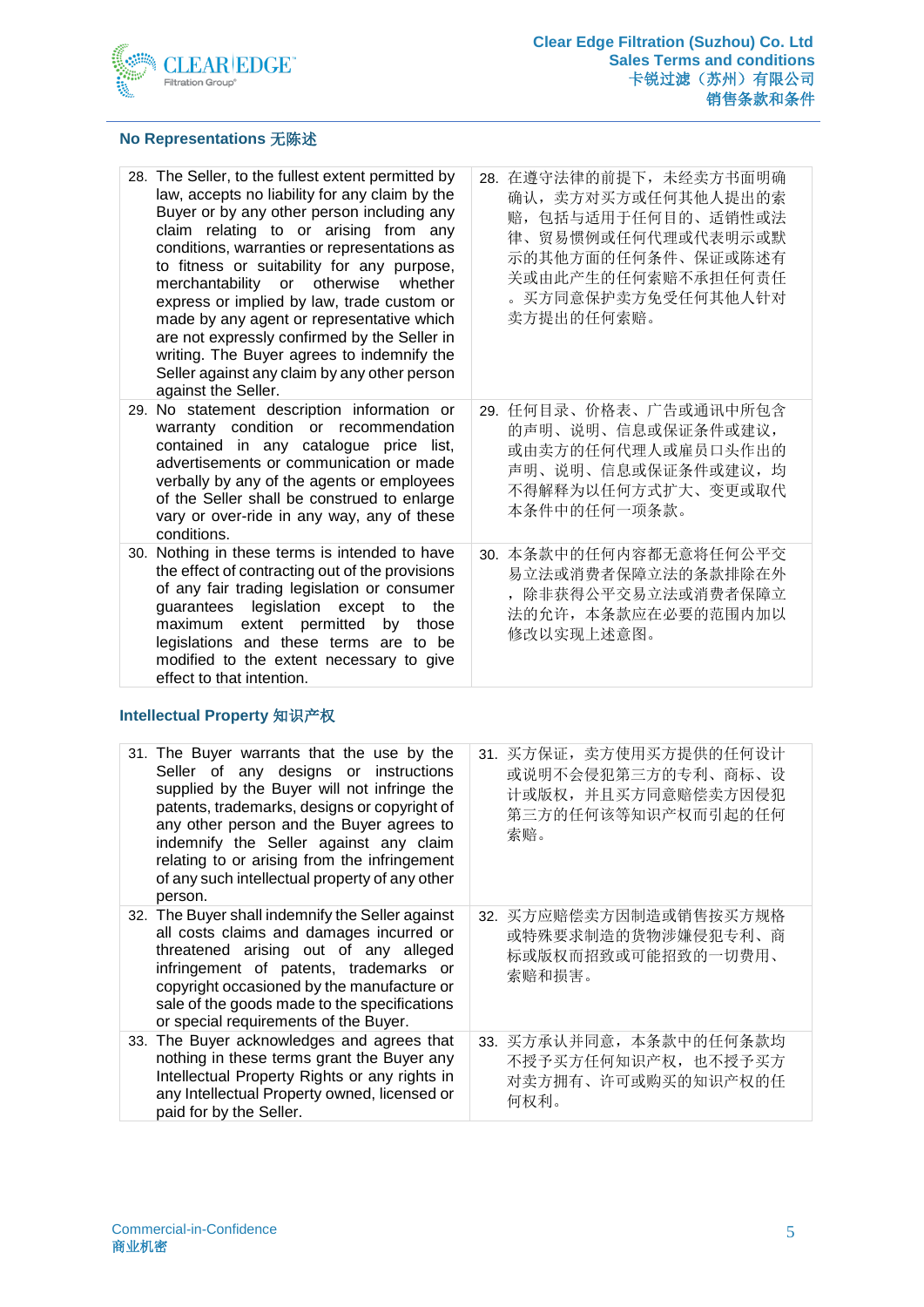

### **Default** 违约

| 34. If an Event of Default occurs, the amount<br>owing for the goods shall immediately<br>become due and payable notwithstanding<br>that the due date for payment has not<br>arisen. |                                                                                                                                                                                                                                                                                                                                                                                                                                                                                                                                                                                      | 34. 如果买方有违约行为, 即使付款到期日尚<br>未到来, 买方也应立即支付尚未完成支付<br>的货款。 |                              |                                                                                                                                                                                 |
|--------------------------------------------------------------------------------------------------------------------------------------------------------------------------------------|--------------------------------------------------------------------------------------------------------------------------------------------------------------------------------------------------------------------------------------------------------------------------------------------------------------------------------------------------------------------------------------------------------------------------------------------------------------------------------------------------------------------------------------------------------------------------------------|--------------------------------------------------------|------------------------------|---------------------------------------------------------------------------------------------------------------------------------------------------------------------------------|
| 35.1<br>35.2<br>35.3                                                                                                                                                                 | 35. If the Buyer does not pay to the Seller the<br>price for the goods by the due date, the<br>Seller may do one or more of the following:<br>Suspend its performance of or<br>cancel any contract between the<br>Seller and the Buyer;<br>Withdraw any previously agreed<br>credit, discounts or special terms;<br>Charge interest at the Interest Rate<br>(as defined in clause 38) (plus<br>sales tax or other taxes and/or<br>duties) from the date on which<br>payment became due until the date<br>the Seller receives payment in full.                                        |                                                        | 35.1<br>35.2<br>35.3         | 35. 如果买方未能在到期付款日前向卖方支付<br>货款,卖方可采取以下一项或多项措施:<br>中止履行或取消双方之间的任何<br>合同;<br>撤销任何先前商定的优惠、折扣<br>或特殊条款;<br>自付款到期之日起至卖方收到全额<br>付款之日止, 按利率(定义见第<br>38条) (加上销售税或其他税费<br>和/或关税)向买方收取利息。   |
| Default means:<br>36.1<br>36.2<br>36.3<br>36.4                                                                                                                                       | 36. For the purpose of these terms, an Event of<br>The Buyer fails to pay the Seller for<br>the goods by the due date; or<br>The Buyer commits an act of<br>bankruptcy; or<br>If the Buyer is a company, the<br>Buyer has resolved or the Buyer or<br>any of its creditors has applied to<br>liquidate the Buyer, the Buyer<br>becomes insolvent or a receiver or<br>manager is appointed in respect of<br>any part of its assets or business;<br>or<br>The Seller has reasonable grounds<br>for believing that any of the events<br>described in this clause are about<br>to occur. |                                                        | 36.1<br>36.2<br>36.3<br>36.4 | 36. 就本条款而言, 违约事件是指:<br>买方未能在付款到期日前向卖方<br>支付货款; 或者<br>买方破产;或者<br>如果买方是一家公司, 买方已经<br>议定或买方或其任何债权人已经<br>申请清算, 买方破产, 或就其资<br>产或任何业务任命了接管人或管<br>理人: 或者<br>卖方有合理理由相信本条款所述的<br>事件即将发生。 |
| Rate"<br>relevant period.                                                                                                                                                            | 37. For the purpose of clause 36, "Interest<br>means a rate per annum equal to<br>3% above that charged, or which would be<br>charged, to the Seller by the Seller's<br>principal banker from time to time during the                                                                                                                                                                                                                                                                                                                                                                |                                                        | 37. 就第36条而言,                 | "利率"是指在有关期间<br>内卖方的主要往来银行向卖方收取或将要<br>向卖方收取的3%以上的利率。                                                                                                                             |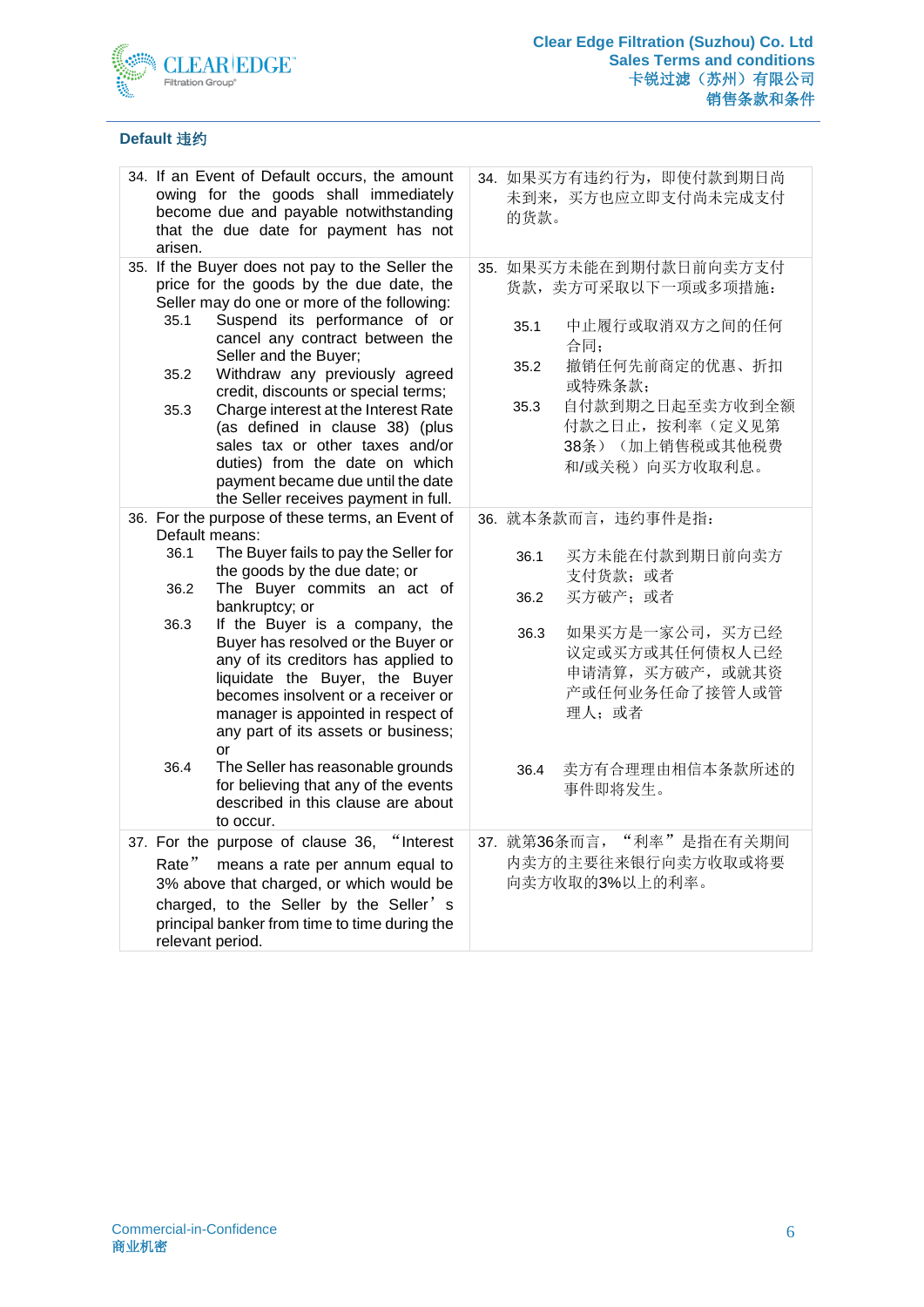

#### **Force Majeure** 不可抗力

- 38. The Seller shall be entitled at its option to determine, delay or cancel delivery or<br>reduce the amount delivered, reduce the amount delivered, notwithstanding anything to the contrary herein contained, and the Seller shall not be liable in or for any damages for any breach or non- observance of any of its obligations contained herein which results from or is caused by reason of or on account of any circumstances beyond its control, including (without prejudice to the generality of the foregoing) acts of god, natural hazards occurring outside human control, acts of the public enemies, revolution, rebellion, insurrection, military or usurped power, riots, civil commotions, strikes, lock outs or other industrial disputes or disturbances, confiscation, expropriation, requisition or transfer by or under the order of any government, public or local authority, or any inevitable accident, or any combination of these circumstances.
- 38. 即使本条款中没有相关明文规定,卖方也 有权自行决定延迟或取消交货或减少交货 量。卖方对因其无法控制的任何情况而违 反或不遵守本条款不承担任何损害赔偿责 任。(在不影响上述条款一般性的情况下 )这些情况包括天灾、人类无法控制的自 然灾害、公敌行为、革命、叛乱、暴动、 军事或篡夺权力、暴乱、动乱、罢工、封 锁或其他劳资纠纷或骚乱,或者任何政府 、公共或地方当局下达没收、征收、征用 或转让命令、或任何不可避免的事故,或 上述情况的任何组合。

#### **Limitation of Liability** 责任限制

| 39. Without limiting this clause, the Seller's<br>liability to the Buyer or any other person<br>under any claim shall not exceed the price<br>of the goods or the cost of repairing or<br>replacing the goods, whichever is the<br>lesser.                                                                                                                                                                        | 39. 根据本条款的规定, 卖方如遇到索赔, 其对<br>买方或任何其他人的责任不得超过货款或<br>修理或更换货物的费用, 以较低者为准。                                                 |
|-------------------------------------------------------------------------------------------------------------------------------------------------------------------------------------------------------------------------------------------------------------------------------------------------------------------------------------------------------------------------------------------------------------------|------------------------------------------------------------------------------------------------------------------------|
| 40. The Seller shall not be responsible,<br>obligated, or liable for any injury or damage<br>resulting from an application or use of its<br>goods, either singly or in combination with<br>other products. The Seller's sole liability for<br>breach of warranty or any other claim shall<br>be limited to repair or replacement of the<br>goods or return of the purchase price, at the<br>Seller's sole option. | 40. 卖方对买方因单独或与其他产品一起使用<br>其货物所招致的任何伤害或损害不承担责<br>任、义务或赔偿责任。卖方对违反保证或<br>任何其他索赔的唯一责任应限于修理或更<br>换货物或退回货款, 由卖方自行选择何种<br>方式。 |
| 41. The Seller shall not be liable for damages,<br>including but not limited to consequential,<br>incidental, punitive, loss of profit, liquidated<br>or special damages arising out of or in<br>connection with the delivery, use or<br>performance of the goods or arising out of<br>acceptance of these terms.                                                                                                 | 41. 卖方不承担货物损害方面的赔偿责任, 包<br>括但不限于因交付、使用货物或因接受本<br>条款而产生的后果性、附带性、惩罚性、<br>利润损失、清算或特殊损害赔偿。                                 |
| 42. The Buyer shall indemnify the Seller against<br>all liability, cost, or expense that may be<br>sustained by the Seller because of any loss,<br>damages and/or injury arising out of or in<br>connection with the Buyer's use of the<br>goods.                                                                                                                                                                 | 42. 买方须向卖方赔偿因买方使用货物引起的<br>或与之有关的任何损失、损害和/或伤害而<br>可能由卖方承担的所有责任、成本或费用<br>$\circ$                                         |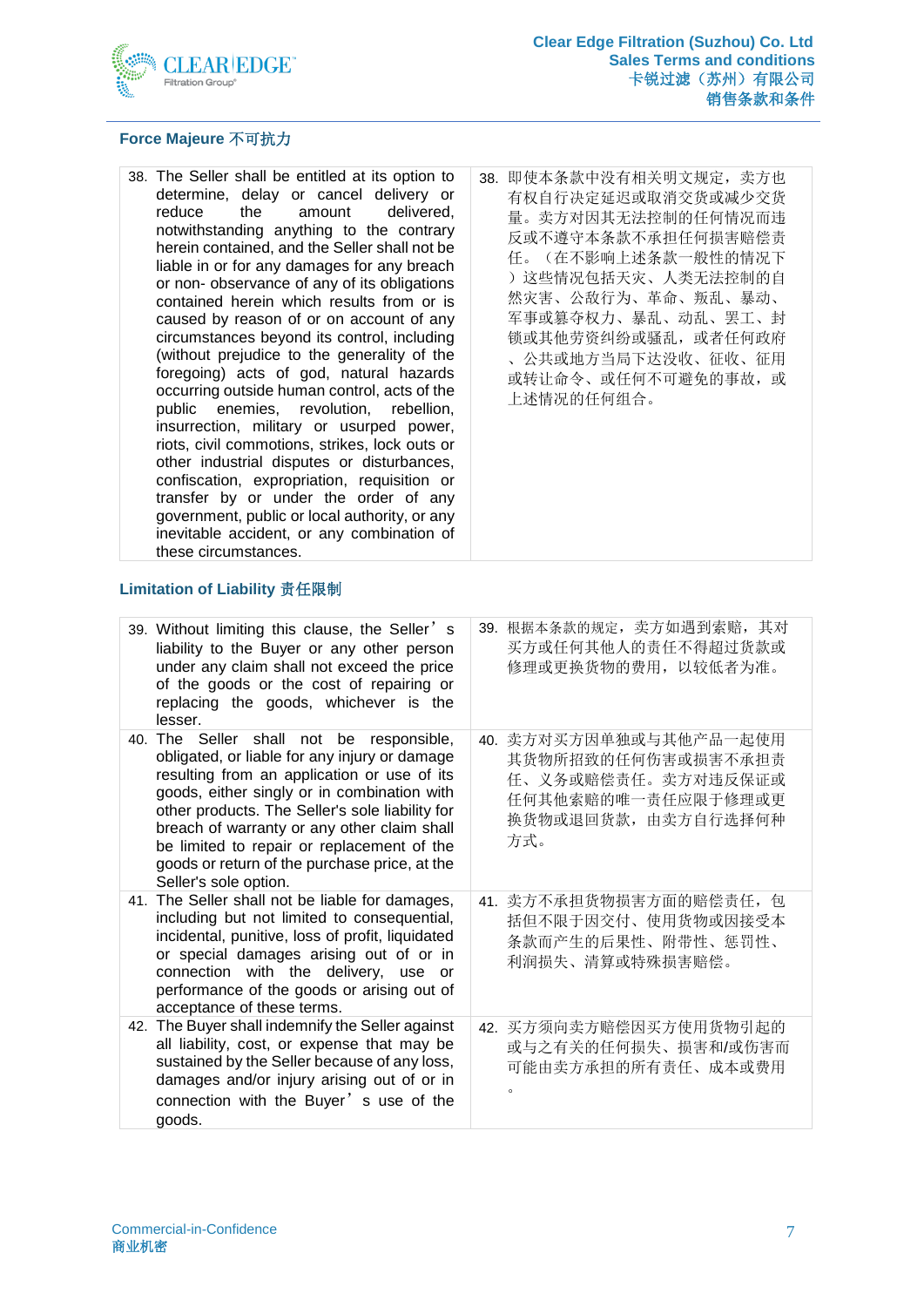

# **Confidentiality** 保密

| 43. The Buyer agrees that it may be given<br>access to, or come into possession of,<br>confidential information of the Seller which<br>information may contain details about the<br>employees, customers and suppliers, trade<br>secrets, proprietary data, information<br>regarding price sensitivity, market position,<br>finances, operations, strategies, business<br>plans, products, services, agreements and<br>transactions, the Seller's intellectual<br>property and/or other information that is<br>specifically designated<br>confidential of the Seller.                                                                                                                                                                                       | in<br>writing<br>as | 43. 买方同意接受卖方提供的机密信息, 这些<br>信息可能包括关于卖方雇员、客户和供应<br>商的详细信息、商业秘密、专有数据、定<br>价、市场地位、财务、运营、战略、商业<br>计划、产品、服务、协议和交易信息、知<br>识产权和/或其他被书面明确指定为属于卖<br>方机密的信息。                                                                    |
|-------------------------------------------------------------------------------------------------------------------------------------------------------------------------------------------------------------------------------------------------------------------------------------------------------------------------------------------------------------------------------------------------------------------------------------------------------------------------------------------------------------------------------------------------------------------------------------------------------------------------------------------------------------------------------------------------------------------------------------------------------------|---------------------|----------------------------------------------------------------------------------------------------------------------------------------------------------------------------------------------------------------------|
| 44. Any drawings, illustrations, confidential<br>information and specifications prepared by<br>the Seller in reply to the Buyer remain the<br>property of the Seller and must not be<br>communicated to any third party without the<br>Seller' s previous written permission. The<br>Buyer hereby undertakes that it shall not<br>discuss any information contained herein<br>with any third party without the prior written<br>consent of the Seller. Any drawings and<br>illustrations prepared in connection with the<br>supply of the goods or contained in the<br>Seller's price list, are not binding as to<br>dimensions or details unless it is specifically<br>stated on such drawings or illustrations that<br>dimensions or details are binding. |                     | 44. 卖方为答复买方而准备的任何图纸、插图<br>、机密信息和规范仍属于卖方财产, 未经<br>卖方事先书面许可,严禁买方将其传达给<br>任何第三方。买方在此承诺,未经卖方事<br>先书面同意, 不会与任何第三方讨论本条<br>款中包含的任何信息。任何与货物供应有<br>关的图纸和插图或卖方价目表中所载的图<br>纸和插图对尺寸或细节不具有约束力, 除<br>非在这些图纸或插图上明确说明尺寸或细<br>节具有约束力。 |
| 45. Any confidential information of the Seller<br>remains the property of the Seller and the<br>Buyer may not make it public at any stage<br>and will ensure that it will be kept<br>confidential even after termination of the<br>supply of the goods.                                                                                                                                                                                                                                                                                                                                                                                                                                                                                                     |                     | 45. 卖方的任何机密信息仍然属于卖方的财产<br>, 买方在任何阶段都不得将其公开, 并确<br>保这些信息即使在货物供应终止后仍得到<br>保密处理。                                                                                                                                        |
| 46. The Buyer may only disclose the Seller's<br>confidential information as required by law.<br>In the event where the Buyer is obligated to<br>disclose any of the Seller's confidential<br>information under this clause, the Buyer will<br>immediately notify the Seller of<br>disclosure and the full extent of the<br>confidential information disclosed.                                                                                                                                                                                                                                                                                                                                                                                              | the                 | 46. 买方仅有权按照法律规定披露卖方的机密<br>信息。如果买方有义务根据本条款披露卖<br>方的机密信息, 则买方须立即通知卖方将<br>要披露信息, 以及待披露的机密信息的全<br>部范围。                                                                                                                   |
| 47. In the event of a breach of the Buyer's<br>confidentiality obligations, the Seller is<br>entitled to will initiate, without delay legal<br>action for damages plus an injunction<br>against the Buyer, whether or not the Buyer<br>directly or indirectly benefitted from the<br>breach or not.                                                                                                                                                                                                                                                                                                                                                                                                                                                         |                     | 47. 如果买方违反保密义务, 则卖方有权立即<br>提起法律诉讼, 要求买方支付违约金, 并<br>对买方发出禁令, 无论买方是否直接或间<br>接从违约行为中受益。                                                                                                                                 |
| 48. These confidentiality obligations continue to<br>apply after these terms end and, if<br>requested by the Seller, the Buyer must<br>immediately must:                                                                                                                                                                                                                                                                                                                                                                                                                                                                                                                                                                                                    |                     | 48. 上述保密义务在本条款结束后继续适用,<br>如果卖方要求,买方必须立即:                                                                                                                                                                             |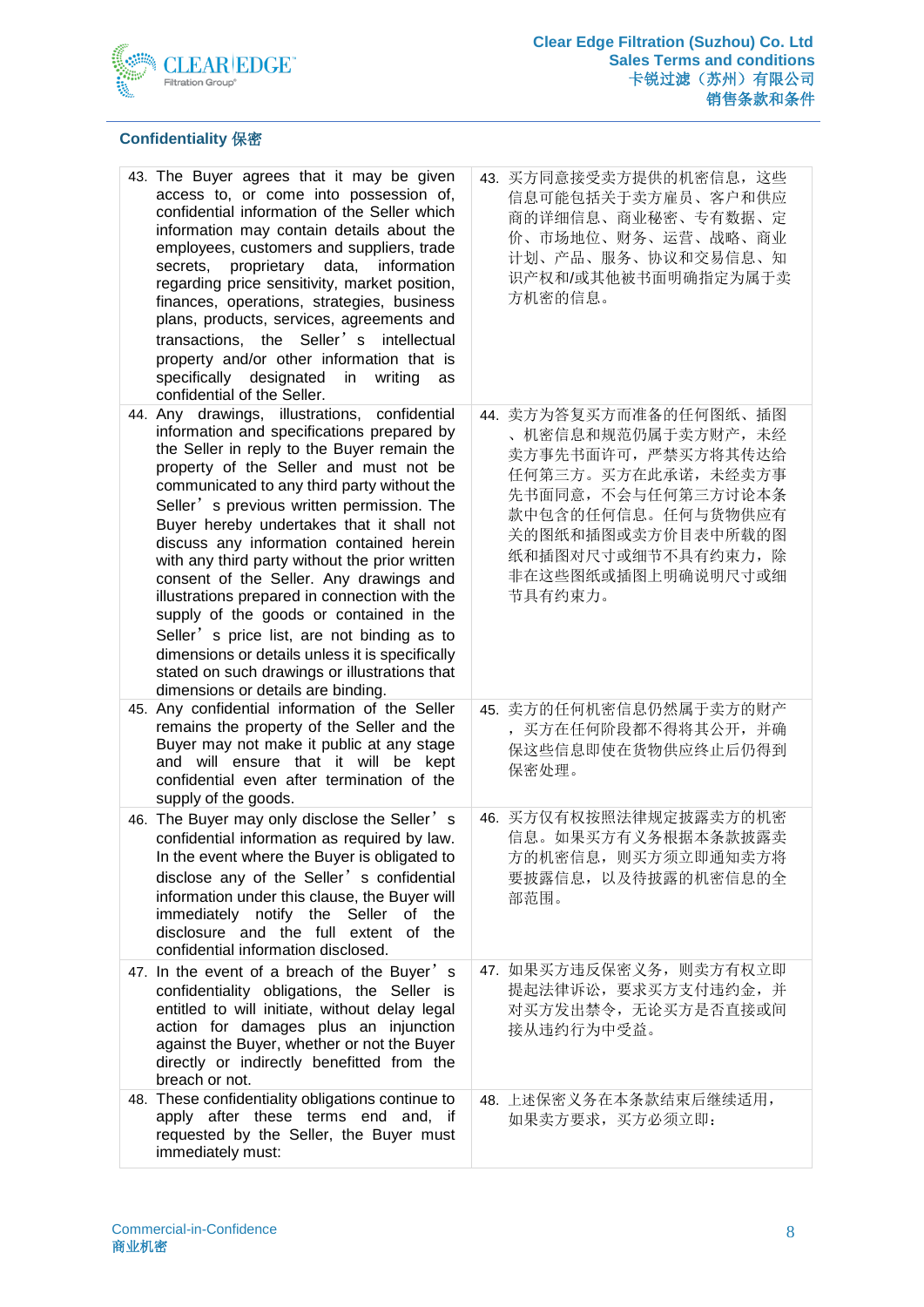

| 48.1<br>return or destroy the Seller's<br>48.1<br>confidential information and delete<br>any electronic copies saved on its<br>子副本: 和<br>computers; and<br>立即向卖方提供一份书面声明,表<br>48.2 |                                     |                                   |
|------------------------------------------------------------------------------------------------------------------------------------------------------------------------------------|-------------------------------------|-----------------------------------|
|                                                                                                                                                                                    |                                     | 返还或销毁卖方的机密信息, 并<br>删除保存在其计算机上的任何电 |
| 48.2<br>明其已遵守本条款规定的义务。<br>a written declaration to the effect<br>that it has complied with its<br>obligations under this clause.                                                   | immediately provide the Seller with |                                   |

#### **Storage Specifications** 储存规范

|      | 49. The goods must be stored in accordance   | 49. 货物: |
|------|----------------------------------------------|---------|
|      | with the Seller' s Storage Specification as  | 存,      |
|      | set out below and as detailed in the         |         |
|      | Supplier' s order confirmation:              |         |
| 49.1 | The goods must be kept in its                | 49.1    |
|      | original<br>sealed<br>packaging,             |         |
|      | including any cardboard or wooden            |         |
|      | box packaging provided;                      |         |
| 49.2 | Storage must be in a safe and                | 49.2    |
|      | secure environment, free from any            |         |
|      | exposure to external damage,                 |         |
|      | contamination and/or exposure to             |         |
|      | rodents, pests and feral animals;            |         |
| 49.3 | The goods must not be exposed to             | 49.3    |
|      | strong temperature and humidity              |         |
|      | fluctuations;                                |         |
| 49.4 | Ideal conditions for transportation          | 49.4    |
|      | are between +5°C and 30°C and                |         |
|      | 55%-60% relative humidity;                   | 49.5    |
| 49.5 | Extreme temperature conditions               |         |
|      | must be avoided, either direct heart         |         |
|      | (exceeding 50°C) as goods may                |         |
|      | become softened or cold conditions           |         |
|      | (lower than 5°C) as the goods may            |         |
|      | become brittle and prone to flex<br>fatigue; |         |
| 49.6 | Ideal storage conditions are +23°C           | 49.6    |
|      | 50%<br>relative humidity<br>and              |         |
|      | (standard climate according to DIN           |         |
|      | EN ISO 139);                                 |         |
| 49.7 | Once the goods are opened for                | 49.7    |
|      | installation, the goods must<br>be           |         |
|      | installed in process quickly and the         |         |
|      | opened goods must<br>not<br>be               |         |
|      | exposed to the environment for               |         |
|      | excessive periods (e.g. exposure to          |         |
|      | the environment for longer than 8            |         |
|      | hours);                                      |         |
| 49.8 | The goods must not be subjected to           | 49.8    |
|      | sub-zero temperatures. Where the             |         |
|      | goods have been exposed to sub-              |         |
|      | zero temperatures, it should be              |         |
|      | back<br>brought<br>to<br>ambient             |         |
|      | temperatures for at least one hour           |         |
|      | before use;                                  | 49.9    |
| 49.9 | Avoid exposure to direct sunlight /          |         |
|      | UV light;                                    |         |
|      |                                              |         |

|  | 49. 货物必须按照如下所述的卖方储存规范储 |
|--|------------------------|
|  | 存, 并在供应商的订单确认中详细说明:    |

- 货物必须保存在其原始密封包装中 ,包括供应商提供的任何纸板或木 箱包装;
- 货物必须储存在安全可靠的环境中 ,不受任何外部损害和污染,和/或 不会受到啮齿动物、害虫和野兽的 破坏;
- 货物储存环境下的温度和湿度不得 出现剧烈波动;
- 货物运输的理想条件是在+5℃至 30℃之间,相对湿度为55%~60%;
- 必须避免极端的温度条件,货物不 得直接受热(高于50℃),否则可 能变软,也不得直接受冷(低于 5℃),否则可能变脆,容易弯曲 疲劳;
- 理想的储存条件是+23℃和50%的 相对湿度(按DIN EN ISO 139标准 气候确定);
- 货物一旦开箱安装,就必须快速安 装,开箱后的货物不得长时间暴露 在环境中(例如暴露在环境中超过 8小时);
- 49.8 不得将货物置于0℃以下的温度。 如果货物被置于0℃以下的温度, 须在使用前将其恢复到环境温度至 少一小时;
- 避免暴露在阳光直射/紫外线下;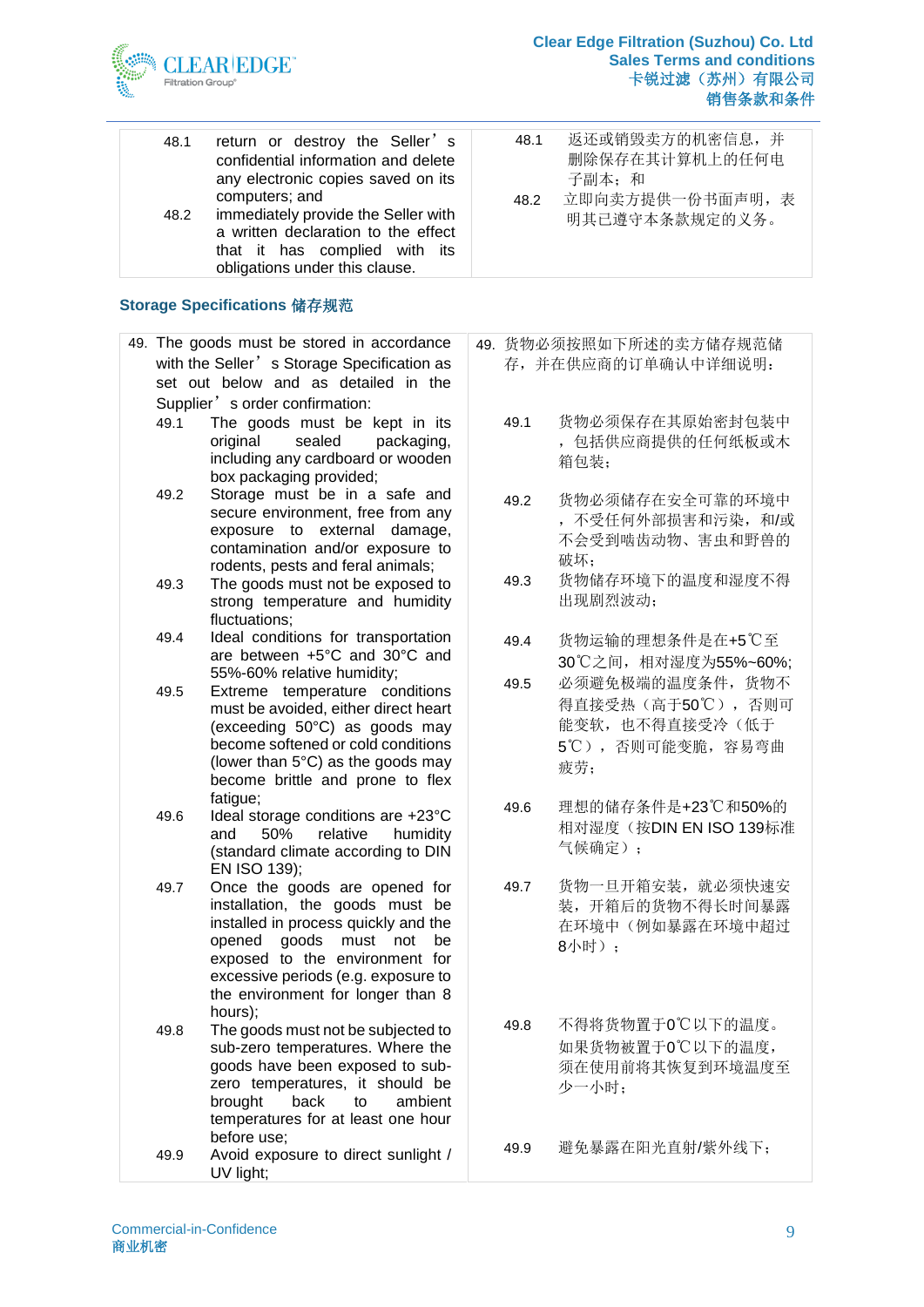

| 49.10 Avoid exposure to noxious gases<br>and reducing agents;                                                                                                                 |                | 49.10 避免接触有害气体和还原剂;                                     |
|-------------------------------------------------------------------------------------------------------------------------------------------------------------------------------|----------------|---------------------------------------------------------|
| 49.11 Avoid exposure to moisture;<br>49.12 Care must be taken when using<br>material handling equipment with<br>internal combustion engines as the<br>goods may be flammable. | 49.11<br>49.12 | 避免接触湿气:<br>由于货物可能易燃, 因此使用安装<br>有内燃机的物料搬运设备时必须小<br>गोर्ड |

# **Arbitration** 仲裁

| 50. The Parties will attempt in good faith to<br>resolve any dispute, controversy or claim<br>arising out of or in relation to this these<br>terms through negotiations between the<br>senior management of each party with<br>authority to settle the relevant dispute.                                                                                                                                                                                                                                                                                                                                                     | 50. 双方将通过各自有权解决相关争议的高级<br>管理层之间的谈判, 真诚地解决由本条款<br>引起或与本条款有关的任何争议、争端或<br>索赔。                                                                                                         |
|------------------------------------------------------------------------------------------------------------------------------------------------------------------------------------------------------------------------------------------------------------------------------------------------------------------------------------------------------------------------------------------------------------------------------------------------------------------------------------------------------------------------------------------------------------------------------------------------------------------------------|------------------------------------------------------------------------------------------------------------------------------------------------------------------------------------|
| 51. If the dispute cannot be settled amicably<br>within thirty (30) days from the date on<br>which either party has served written notice<br>on the other of the dispute then the matter<br>will be referred to arbitration. Where a<br>dispute cannot be settled amicably, all<br>disputes arising out of or in connection with<br>these terms and/or supply of the goods<br>shall be submitted to the Chengdu<br>Arbitration Commission ("CDA") for<br>arbitration which shall be conducted and<br>finally settled in accordance with the<br>CDA's arbitration rules in effect at the<br>time of applying for arbitration. | 51. 如果在任何一方向另一方发出书面通知之<br>日起三十 (30) 天内, 争议仍无法友好解<br>决, 则须提交仲裁解决。如争议未能以友<br>好方式解决,则所有因本条款和/或货物供<br>应而产生或与之有关的争议均应提交至成<br>都仲裁委员会("CDA")进行仲裁,并<br>根据申请仲裁时成都仲裁委员会现行有效<br>的仲裁规则进行及最终解决。 |
| arbitration proceedings<br>52. All<br>will<br>be<br>completed in English.                                                                                                                                                                                                                                                                                                                                                                                                                                                                                                                                                    | 52. 仲裁程序使用的语言为英语。                                                                                                                                                                  |
| 53. The arbitral award is final and binding upon<br>both parties.                                                                                                                                                                                                                                                                                                                                                                                                                                                                                                                                                            | 53. 仲裁裁决为终局裁决, 对双方均有约束力<br>$\circ$                                                                                                                                                 |

### **Miscellaneous** 其它规定

| ∩f      | 54. The invalidity or unenforceability of any part<br>or provision of these terms do not affect the<br>enforceability of any other part or provision<br>these terms and the invalid<br>or<br>unenforceable part is severable. |     | 54. 本条款任何部分或条款的无效或不可执行<br>性不影响本条款任何其他部分或条款的可<br>执行性, 无效或不可执行的部分具有可分<br>割性。              |
|---------|-------------------------------------------------------------------------------------------------------------------------------------------------------------------------------------------------------------------------------|-----|-----------------------------------------------------------------------------------------|
|         | 55. In the event of a discrepancy or difference<br>between the English and any translated<br>version of these terms, the English version<br>will prevail.                                                                     | 55. | 如果本条款的英文版本和任何翻译版本之<br>间存在差异, 将以英文版本为准。                                                  |
|         | 56. Any changes and amendments to this terms<br>or the terms of the supply of goods must be<br>agreed to by both in writing and signed by<br>each of the Parties.                                                             |     | 56. 如需对本条款或货物供应条款进行变更和<br>修改, 必须经双方书面同意并由双方签字                                           |
|         | 57. If a party consists of one or more persons or<br>an obligation applies to one or more<br>persons, these terms bind them jointly and<br>each of them severally.                                                            | 57. | 如果本条款的一方由一人或多人组成,<br>页<br>者本条款项下的一项义务适用于一人或多<br>人, 则本条款对他们具有共同约束力, 且<br>分别对其中每一个人具有约束力。 |
| 58. The | Parties submit to the exclusive<br>jurisdiction of CDA and any courts that may<br>hear appeals from CDA in respect of any                                                                                                     |     | 58. 双方接受成都仲裁委员会及相关法院的专<br>属管辖, 该等法院有权审理成都仲裁委员                                           |